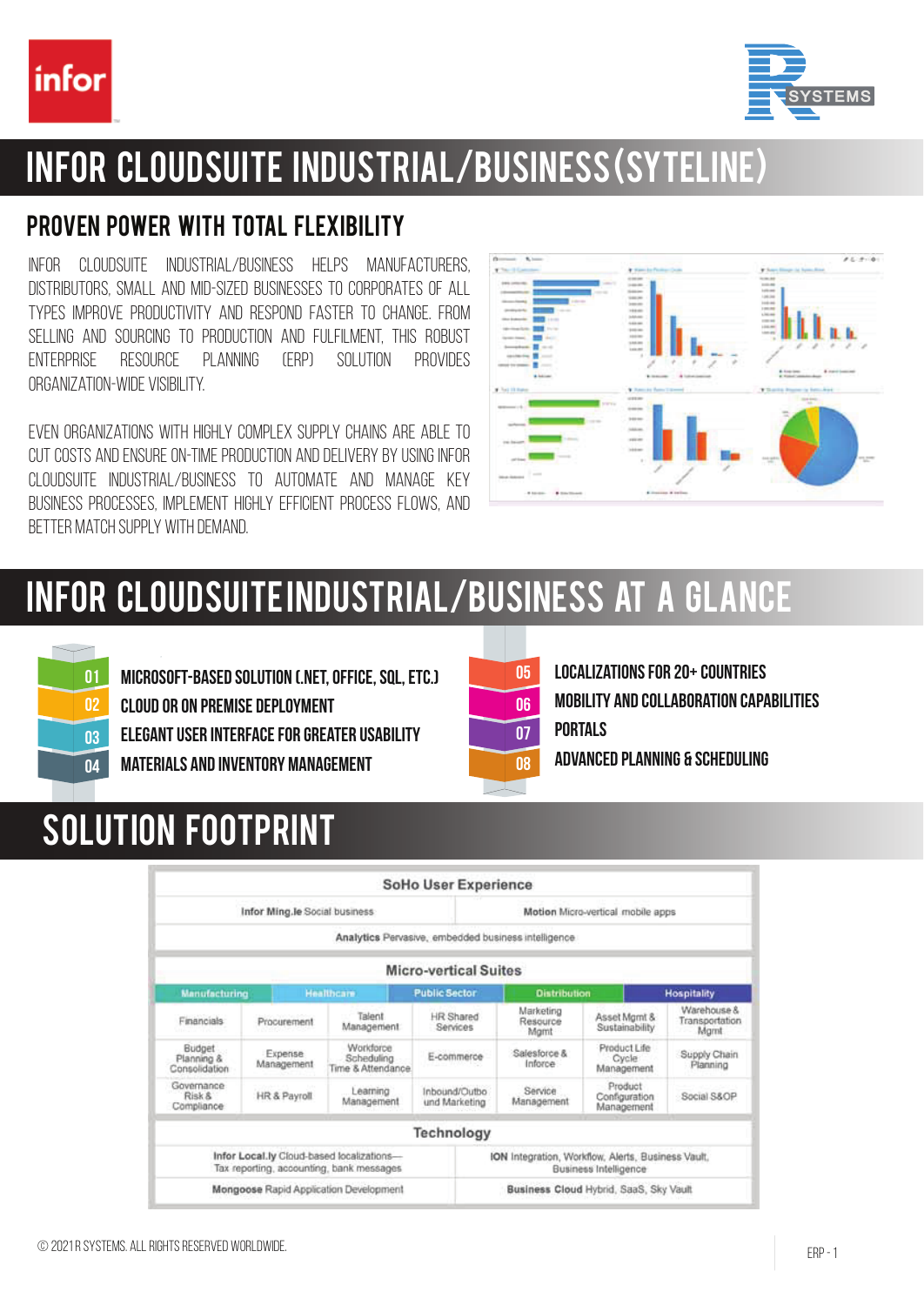### Unique capabilities

Infor CloudSuite Industrial's deep functionality, remarkable flexibility, and scalability provide the foundation to improve business efficiencies, customer service, and overall productivity for a broad range of industries.



#### Extensible framework

WHETHER YOU'RE AN ENGINEER-TO-ORDER OR MIXED-MODE MANUFACTURER, INFOR CLOUDSUITE INDUSTRIAL ADAPTS TO YOUR needs, rather than forcing you to follow a rigid set of procedures. Without the cost and delays involved in modifying or writing new code for unique business requirements, you get a powerful, easy-to-use solution that WORKS THE WAY YOU DO.



#### Flexibility to grow

As your business grows and your needs change, the solution's unmatched scalability is there to provide support. Add a new company to your organizational structure with no downtime. Easily separate data if you sell off a subsidiary. Plus, cloud deployment allows you to expand the solution to any location you want—without IT involvement.



#### Built-in experience

INFOR CLOUDSUITE INDUSTRIAL IS PACKED WITH MORE THAN 25 YEARS OF INDUSTRY EXPERTISE. ADVANCED MANUFACTURING AND supply chain planning capabilities—including role-based dashboards and KPIs, in-context data visualization, and more are built into the core solution, so you can concentrate on your business, not your systems.

### Highlights and core features

#### Advance planning and scheduling – Gain foresight and accuracy

IMMEDIATELY DETERMINE IF YOU HAVE THE MATERIALS, PEOPLE, MACHINES, AND TOOLS YOU NEED TO MANUFACTURE AN ITEM. CONTINUALLY MONITOR DEMAND AS IT OCCURS. BEFORE YOU COMMITTO AN UNPLANNED ORDER, SEE THE RIPPLE EFFECT IT WILL HAVE ON YOUR SCHEDULE and your shop floor, so you can reset expectations with existing customers. If a machine goes down, you can update production schedules quickly. Through it all, you'll boost productivity, improve order accuracy, increase on-time delivery—and keep your customers happy.

#### Materials and inventory management – Ensure supplies

Automate the process of calculating and monitoring your inventory forecasts, safety stocks, and order size to keep inventory low while avoiding shortages.

#### Customer management – Nurture relationships

Efficiently manage the entire sales process, from customer lead origination and sales opportunity tracking through converting prospects to customers and placing orders.

#### Role-based information – Contextualize data

Get the information you need to do your job in a single screen. Make faster, more efficient, and informed decisions using dashboards that feature the actions and data most closely associated with specifically defined jobs, such as customer service, controller, and production planner.

#### Application event system – Customize workflows

Configure your system without modifying source code and improve your workflow in the process. When you upgrade your system, you will automatically upgrade your configurations at the same time.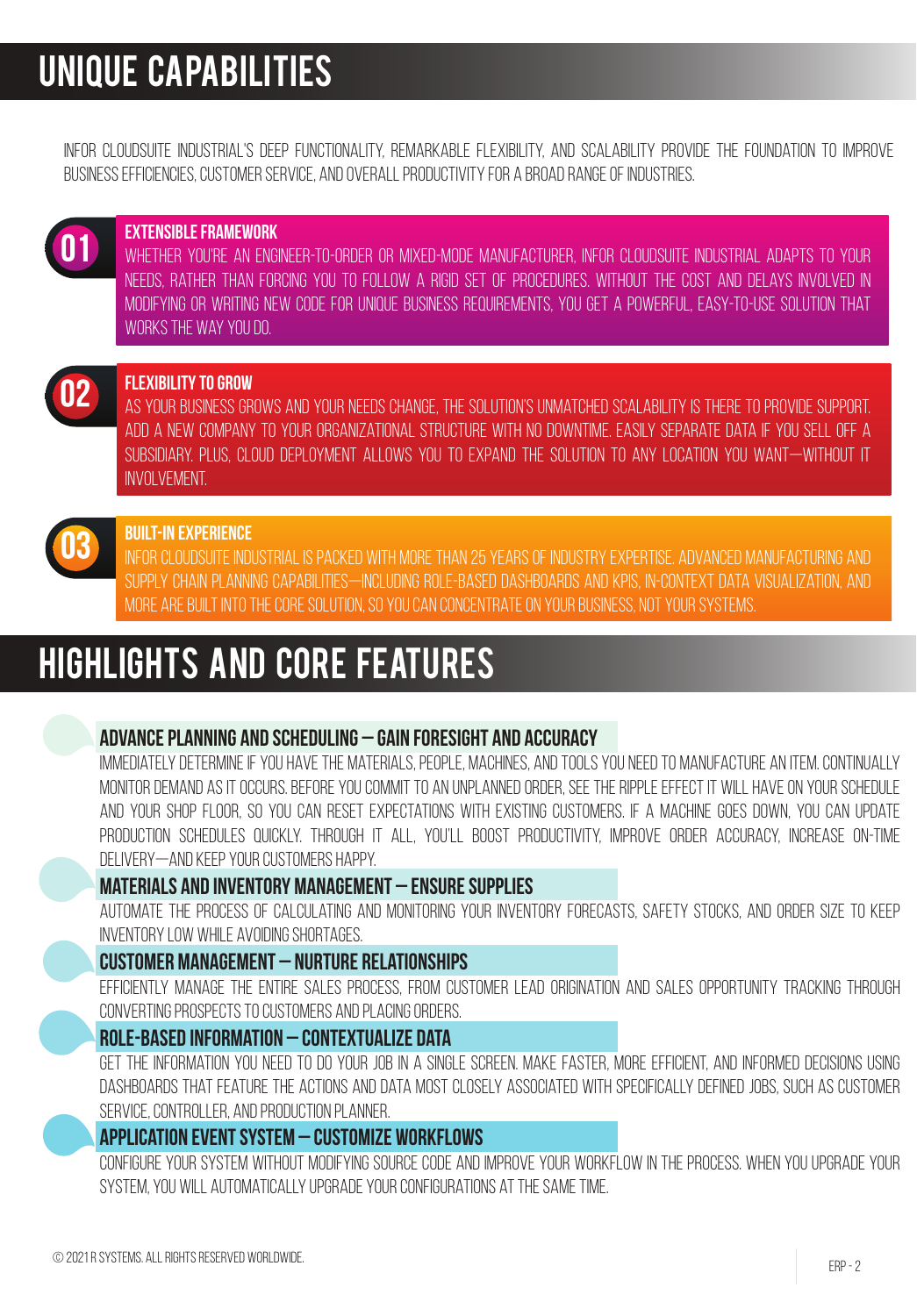#### **MANUFACTURING PROCESS AUTOMATION**

Take control of your Shop-Floor and Warehouse operations with Infor Factory Track™, an end-to-end solution that AUTOMATES AND SIMPLIFIES ALL OPERATIONS FROM THE TIME RAW-MATERIALS ARE RECEIVED, ASSEMBLED, AND SHIPPED TO CUSTOMERS. Built on the latest Infor Mongoose framework, Factory Track is an easy to configure solution for manufacturers that offers specialized functionality for shop floor execution, warehouse data collection, and labor and attendance tracking.

### Complex product configuration – Show the details

Ensure configured orders are accurate for the customer and feasible for the production department. Infor Product Configuration Management will enable you to increase sales, reduce cost, and differentiate your brand through its integration with Infor CloudSuite Industrial.

#### Microsoft-based system – Work with confidence

With familiar tools and common navigation, you'll save time on implementation, customization, and training. Plus your IT STAFF WILL BE ABLE TO FOCUS ON STRATEGIC PROJECTS RATHER THAN TACTICAL ISSUES. NOT ONLY THAT, YOU'LL BE ABLE TO DRAW FROM A huge talent pool that knows how to work with a Microsoft-based system.

#### Educational tools – Empower users

GET YOUR INFOR CLOUDSUITE INDUSTRIAL USERS UP TO SPEED QUICKLY WITH THE INFOR ENTERPRISE PERFORMANCE ACCELERATOR KIT (EPAK) AND INFOR CAMPUS, AN INTERNET-BASED LEARNING SOLUTION. NOT ONLY WILL YOU SPEED UP IMPLEMENTATION. YOU'LL REDUCE THE BURDEN on your IT staff.

#### Better user experience – Implement with ease

PERSONALIZE YOUR USER INTERFACE TO FIT A PARTICULAR INDUSTRY, TEAM, OR INDIVIDUAL USER, ADD, REMOVE, AND EDIT FIELDS, LABELS, and complete screens without having to call on IT for help.

#### Mixed-mode manufacturing – Meet distinct sets of needs

Whether you manage make-to- stock, mixed mode or engineer-to-order (ETO), Infor CloudSuite Industrial streamlines processes, so you can be responsive to changing customer demands.

#### Deployment options – Enjoy flexibility

NO MATTER THE SIZE, SCOPE, SCALE OR VERTICAL FOCUS OF YOUR ORGANIZATION, INFOR CLOUDSUITE INDUSTRIAL OFFERS A SOLUTION THAT IS IDEALLY TAILORED TO YOUR NEEDS. WHETHER YOU ARE A MID-SIZE MANUFACTURER, OR LARGE ENTERPRISE-SIZE COMPANY WITH COMPLEX MADE-TO-ORDER OPERATIONS, THE SOLUTION SUITE INCLUDES THE FUNCTIONALITY YOU WANT, WHEN AND WHERE YOU NEED IT. FLEXIBILITY also means easy transition from on premise to cloud deployment, hybrid deployment options, and expansion of locations and licensed users as your company grows.

### Infor CloudSuite Business

With Infor CloudSuite Business, you can integrate and streamline management of your entire business to position your organizationforrapidgrowth, allwithin a flexiblecloudinfrastructurethat'shighly secure andcost-effective. Yourcompany always runs the latest version—and pays only for what's needed.

### Go where your business takes you Maximize your IT resources and budget

YOU'LL HAVE AN ERP SYSTEM THAT is ideal for fast-growing organizations, multi-site subsidiaries of global enterprises, and organizations needing a strong and flexible FINANCIAL MANAGEMENT SOLUTION. YOU CAN CUT COSTS AND IMPROVE THE accuracy of your forecasts with consolidated financial data from your entire company or multi-site enterprise. YOU'LL HAVE AN ERP SYSTEM THAT<br>IS IDEAL FOR FAST-GROWING ORGANIZATIONS,<br>MULTI-SITE SUBSIDIARIES OF GLOBAL<br>ENTERPRISES, AND ORGANIZATIONS<br>FINANCIAL MANAGEMENT SOLUTION.

Free your IT organization to work on more strategic, proactive, and high-value initiatives and have the ability to classify your system as an operating expense to maximize capital.